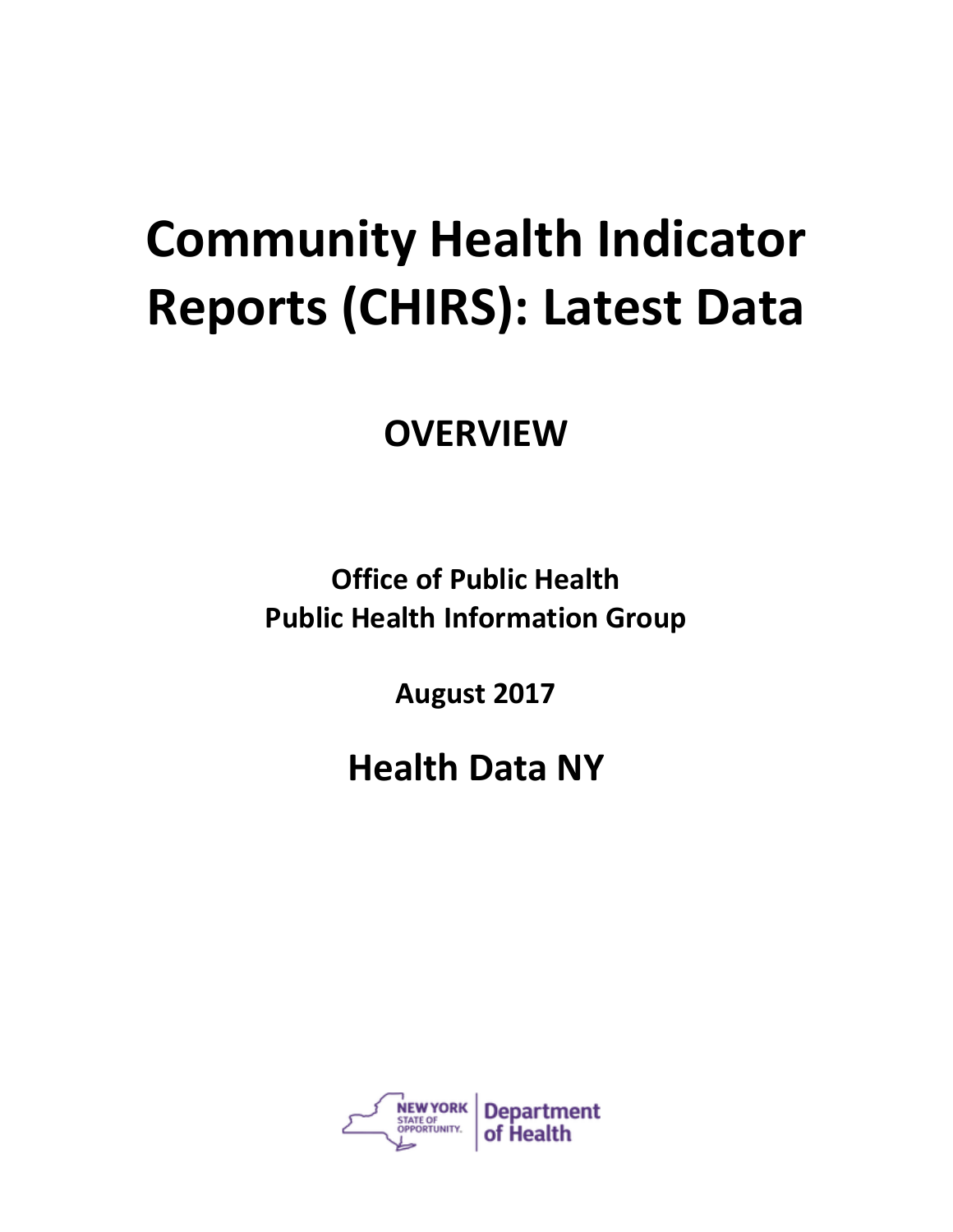#### **General Description**

New York State Community Health Indicator Reports (CHIRS) were developed in 2012 and are updated annually to consolidate and improve data linkages for the health indicators included in the County Health Assessment Indicators (CHAI) for all communities in New York. The CHIRS present data for more than 300 health indicators that are organized by 15 different health topics (see table below). Data tables are provided for all 62 New York State counties, 11 regions (including New York City), the State excluding New York City, and New York State.

#### **Data Collection Process**

The Public Health Information Group analyzes Vital Statistics data (i.e., death and birth records) and Statewide Planning and Research Cooperative System (SPARCS) inpatient and outpatient data to generate measures for the CHIRS indicators. Furthermore, the Office also obtains aggregated data from various Department of Health programs such the Women, Infants, Children (WIC) program, Childhood Lead Poisoning Prevention Program, Heavy Metals Registry, the Student Weight Status Category Reporting System, Expanded Behavioral Risk Factor Surveillance System, the Oral Health Survey of 3rd Grade Children, Medicaid, and the New York State Governor's Traffic Safety Committee. Data is also collected from the Department of Health disease registries, including cancer, HIV/AIDS, communicable disease, rabies, tuberculosis and sexually transmitted disease. Lastly, national survey data is obtained from the U.S. Census Bureau and Bureau of Labor Statistics.

#### **Limitations of Data Use**

This dataset consists of various types of indicators with different units of measurement such as rates per 10,000 population, rates per 100,000 population, and percentages. Therefore, comparisons should only be made across indicators which use the same units. If comparisons are made across indicators with different units, conclusions should clearly point out the differences in units, and that comparisons need to be considered with care.

Data are noted when county statistics are unstable or suppressed due to small number of events/outcomes.

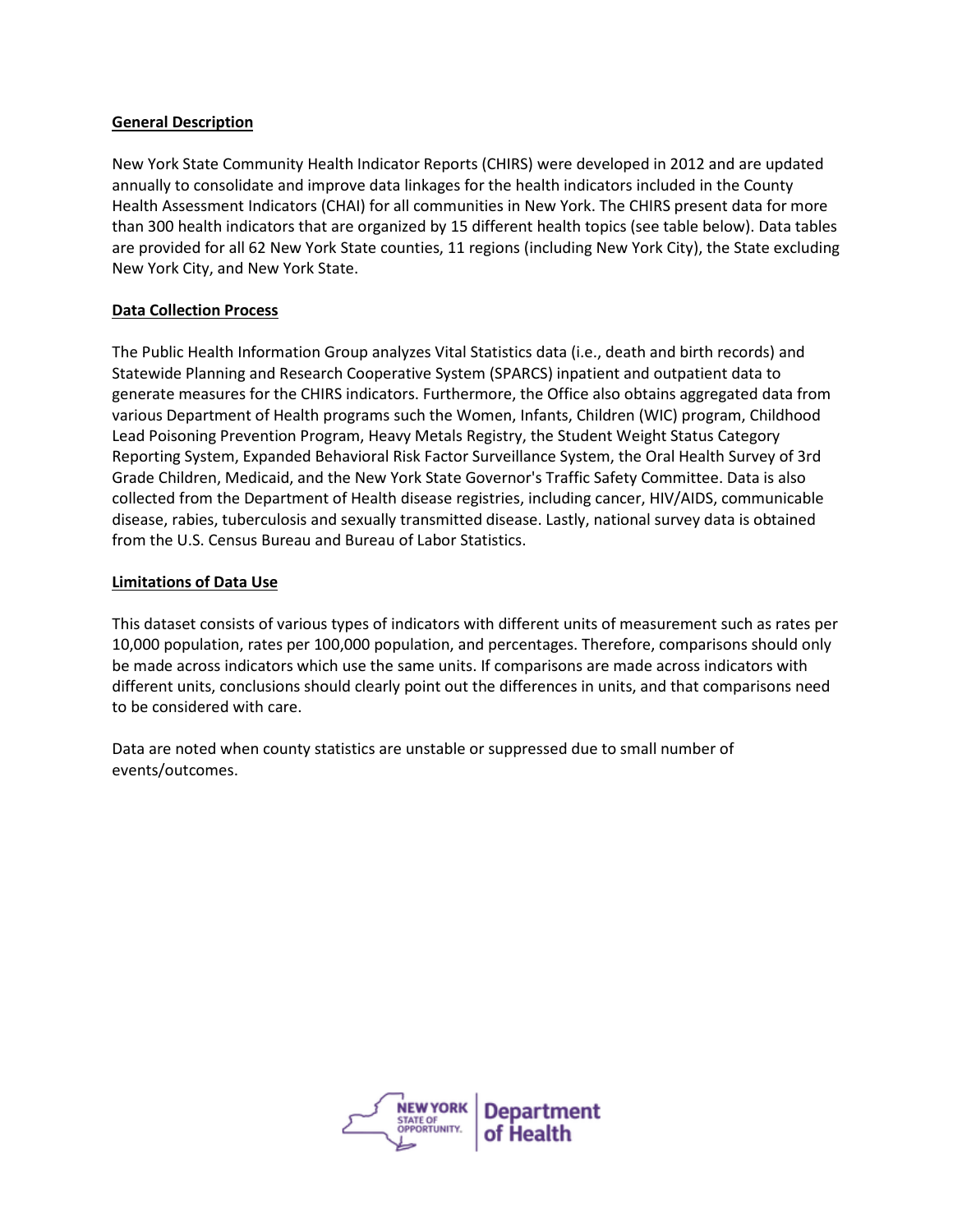| <b>Health Topic</b>      | Indicator                                                                   |
|--------------------------|-----------------------------------------------------------------------------|
|                          | All cancer incidence rate per 100,000                                       |
|                          | Age-adjusted all cancer incidence rate per 100,000                          |
|                          | All cancers mortality rate per 100,000                                      |
|                          | Age-adjusted all cancers mortality rate per 100,000                         |
|                          | Lip, oral cavity and pharynx cancer incidence rate per 100,000              |
|                          | Age-adjusted lip, oral cavity and pharynx cancer incidence rate per 100,000 |
|                          | Lip, oral cavity and pharynx cancer mortality rate per 100,000              |
|                          | Age-adjusted lip, oral cavity and pharynx cancer mortality rate per 100,000 |
|                          | Colon and rectum cancer incidence rate per 100,000                          |
|                          | Age-adjusted colon and rectum cancer incidence rate per 100,000             |
|                          | Colon and rectum cancer mortality rate per 100,000                          |
|                          | Age-adjusted colon and rectum cancer mortality rate per 100,000             |
|                          | Lung and bronchus cancer incidence rate per 100,000                         |
|                          | Age-adjusted lung and bronchus cancer incidence rate per 100,000            |
|                          | Lung and bronchus cancer mortality rate per 100,000                         |
| <b>Cancer Indicators</b> | Age-adjusted lung and bronchus cancer mortality rate per 100,000            |
|                          | Female breast cancer incidence rate per 100,000                             |
|                          | Age-adjusted female breast cancer incidence rate per 100,000                |
|                          | Female breast cancer mortality rate per 100,000                             |
|                          | Age-adjusted female breast cancer mortality rate per 100,000                |
|                          | Female breast cancer late stage incidence rate per 100,000                  |
|                          | Age-adjusted female breast cancer late stage incidence rate per 100,000     |
|                          | Cervix uteri cancer incidence rate per 100,000                              |
|                          | Age-adjusted cervix uteri cancer incidence rate per 100,000                 |
|                          | Cervix uteri cancer mortality rate per 100,000                              |
|                          | Age-adjusted cervix uteri cancer mortality rate per 100,000                 |
|                          | Ovarian cancer incidence rate per 100,000                                   |
|                          | Age-adjusted ovarian cancer incidence rate per 100,000                      |
|                          | Ovarian cancer mortality rate per 100,000                                   |
|                          | Age-adjusted ovarian cancer mortality rate per 100,000                      |
|                          | Prostate cancer incidence rate per 100,000                                  |
|                          | Age-adjusted prostate cancer incidence rate per 100,000                     |
|                          | Prostate cancer mortality rate per 100,000                                  |
|                          | Age-adjusted prostate cancer mortality rate per 100,000                     |

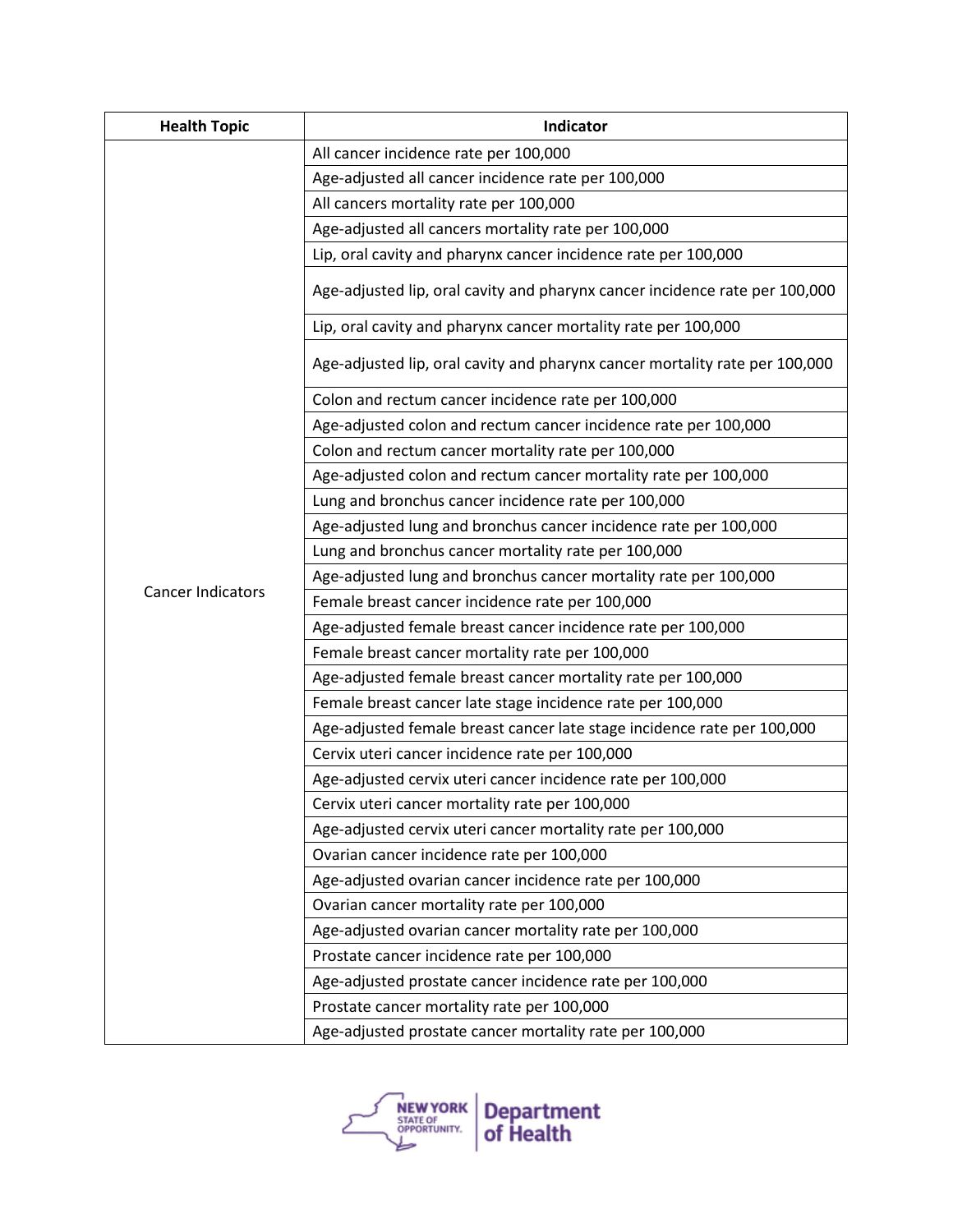|                        | Prostate cancer late stage incidence rate per 100,000                                                       |
|------------------------|-------------------------------------------------------------------------------------------------------------|
|                        | Age-adjusted prostate cancer late stage incidence rate per 100,000                                          |
|                        | Melanoma cancer mortality rate per 100,000                                                                  |
|                        | Age-adjusted melanoma cancer mortality rate per 100,000                                                     |
|                        | Age-adjusted percentage of women 18 years and older with Pap smear in<br>past 3 years                       |
|                        | Percentage of women 40 years and older with mammography screening in<br>past 2 years                        |
|                        | Percentage of women, aged 50-74 years, who had a mammogram between<br>October 1, 2012 and December 31, 2014 |
|                        | Cardiovascular disease mortality rate per 100,000                                                           |
|                        | Age-adjusted cardiovascular disease mortality rate per 100,000                                              |
|                        | Cardiovascular disease premature death (aged 35-64 years) rate per<br>100,000                               |
|                        | Cardiovascular disease pretransport mortality rate per 100,000                                              |
|                        | Cardiovascular disease hospitalization rate per 10,000                                                      |
|                        | Age-adjusted cardiovascular disease hospitalization rate per 10,000                                         |
|                        | Disease of the heart mortality rate per 100,000                                                             |
|                        | Age-adjusted disease of the heart mortality rate per 100,000                                                |
|                        | Disease of the heart premature death (aged 35-64 years) mortality rate per<br>100,000                       |
|                        | Disease of the heart pretransport mortality rate per 100,000                                                |
|                        | Disease of the heart hospitalization rate per 10,000                                                        |
| Cardiovascular Disease | Age-adjusted disease of the heart hospitalization rate per 10,000                                           |
| Indicators             | Coronary heart disease mortality rate per 100,000                                                           |
|                        | Age-adjusted coronary heart disease mortality rate per 100,000                                              |
|                        | Coronary heart disease premature death (aged 35-64 years) rate per<br>100,000                               |
|                        | Coronary heart disease pretransport mortality rate per 100,000                                              |
|                        | Coronary heart disease hospitalization rate per 10,000                                                      |
|                        | Age-adjusted coronary heart disease hospitalization rate per 10,000                                         |
|                        | Heart attack hospitalization rate per 10,000                                                                |
|                        | Age-adjusted heart attack hospitalization rate per 10,000                                                   |
|                        | Heart attack mortality rate per 100,000                                                                     |
|                        | Age-adjusted heart attack mortality rate per 100,000                                                        |
|                        | Congestive heart failure mortality rate per 100,000                                                         |
|                        | Age-adjusted congestive heart failure mortality rate per 100,000                                            |

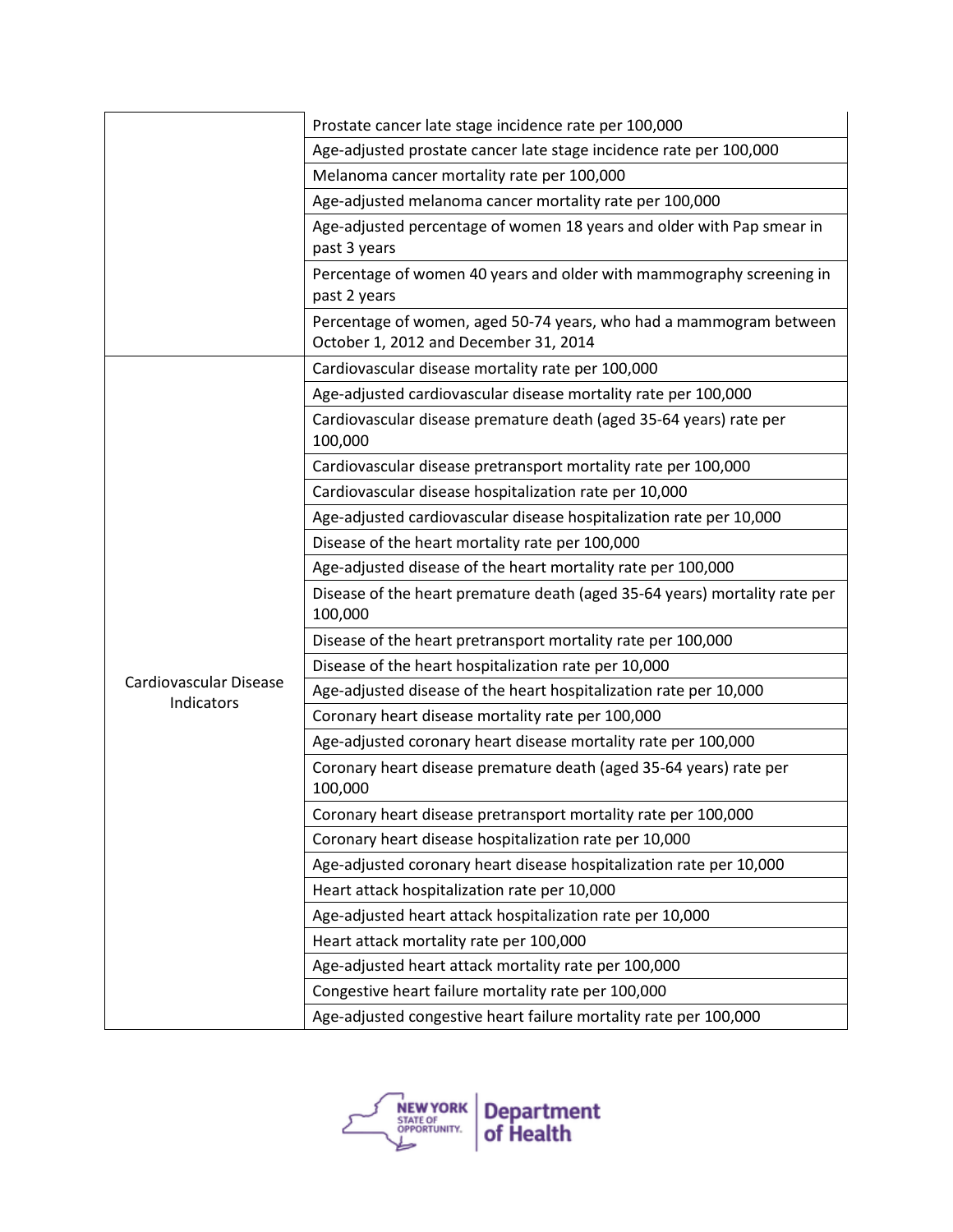|                                                         | Congestive heart failure premature death (aged 35-64 years) rate per<br>100,000                      |
|---------------------------------------------------------|------------------------------------------------------------------------------------------------------|
|                                                         | Congestive heart failure pretransport mortality rate per 100,000                                     |
|                                                         | Congestive heart failure hospitalization rate per 10,000                                             |
|                                                         | Age-adjusted congestive heart failure hospitalization rate per 10,000                                |
|                                                         | Cerebrovascular disease (stroke) mortality rate per 100,000                                          |
|                                                         | Age-adjusted cerebrovascular disease (stroke) mortality rate per 100,000                             |
|                                                         | Cerebrovascular disease (stroke) premature death (aged 35-64 years) rate<br>per 100,000              |
|                                                         | Cerebrovascular disease (stroke) pretransport mortality rate per 100,000                             |
|                                                         | Cerebrovascular disease (stroke) hospitalization rate per 10,000                                     |
|                                                         | Age-adjusted cerebrovascular disease (stroke) hospitalization rate per<br>10,000                     |
|                                                         | Hypertension hospitalization rate per 10,000 - Aged 18 years and older                               |
|                                                         | Hypertension hospitalization rate per 10,000 (any diagnosis) - Aged 18<br>years and older            |
|                                                         | Hypertension emergency department visit rate per 10,000 - Aged 18 years<br>and older                 |
|                                                         | Hypertension emergency department visit rate per 10,000 (any diagnosis) -<br>Aged 18 years and older |
|                                                         | Chronic kidney disease hospitalization rate per 10,000 (any diagnosis)                               |
|                                                         | Age-adjusted chronic kidney disease hospitalization rate per 10,000 (any<br>diagnosis)               |
|                                                         | Chronic kidney disease emergency department visit rate per 10,000 (any<br>diagnosis)                 |
|                                                         | Age-adjusted chronic kidney disease emergency department visit rate per<br>10,000 (any diagnosis)    |
|                                                         | Age-adjusted percentage of adults with physician diagnosed angina, heart<br>attack or stroke         |
|                                                         | Age-adjusted percentage of adults ever had blood cholesterol checked                                 |
|                                                         | Age-adjusted percentage of adults ever told they have high blood pressure                            |
|                                                         | Childhood mortality rate per 100,000 - Aged 1-4 years                                                |
| <b>Child and Adolescent</b><br><b>Health Indicators</b> | Childhood mortality rate per 100,000 - Aged 5-9 years                                                |
|                                                         | Childhood mortality rate per 100,000 - Aged 10-14 years                                              |
|                                                         | Childhood mortality rate per 100,000 - Aged 5-14 years                                               |

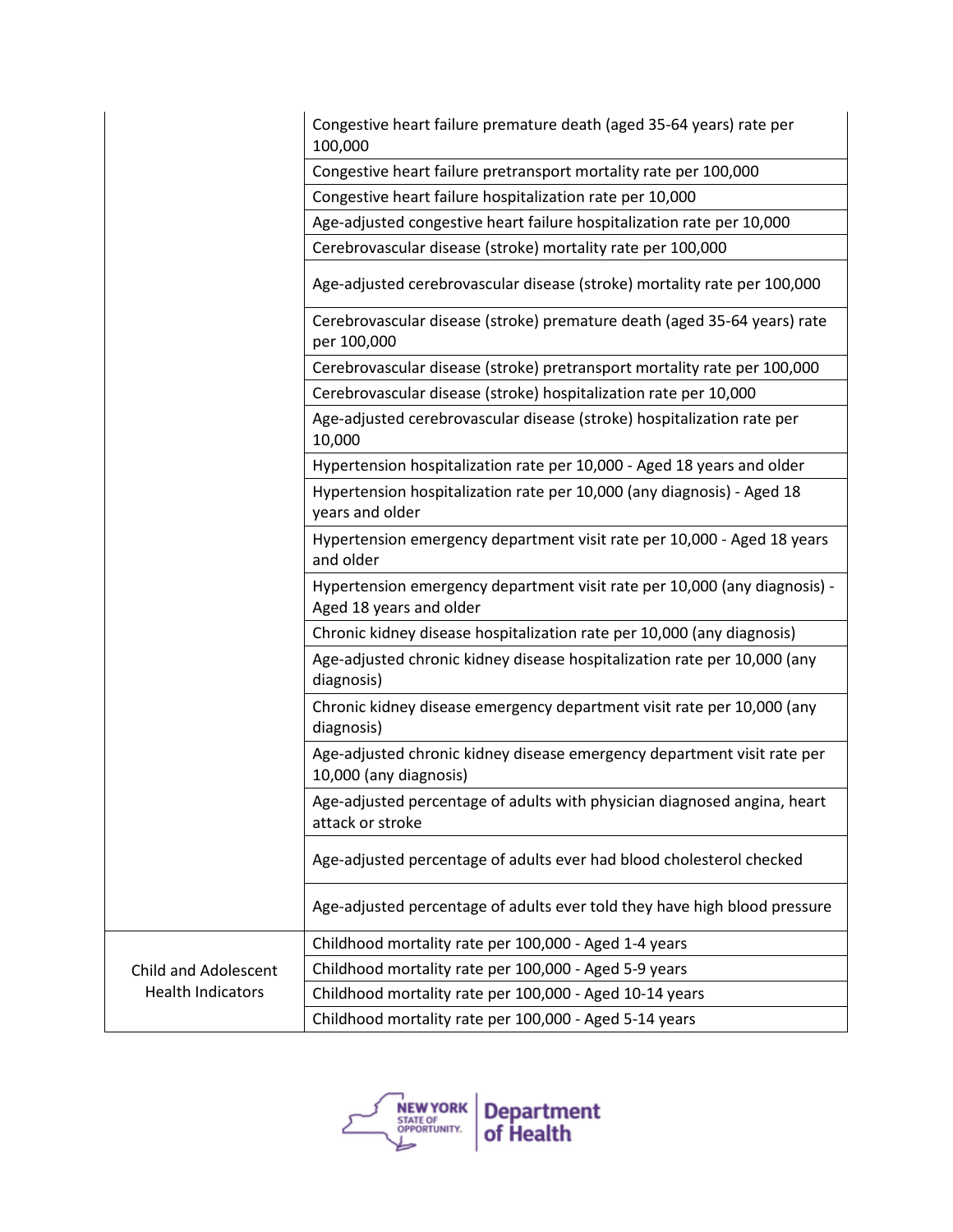|                    | Childhood mortality rate per 100,000 - Aged 15-19 years                                                                                  |
|--------------------|------------------------------------------------------------------------------------------------------------------------------------------|
|                    | Asthma hospitalization rate per 10,000 - Aged 0-4 years                                                                                  |
|                    | Asthma hospitalization rate per 10,000 - Aged 5-14 years                                                                                 |
|                    | Asthma hospitalization rate per 10,000 - Aged 0-17 years                                                                                 |
|                    | Gastroenteritis hospitalization rate per 10,000 - Aged 0-4 years                                                                         |
|                    | Otitis media hospitalization rate per 10,000 - Aged 0-4 years                                                                            |
|                    | Pneumonia hospitalization rate per 10,000 - Aged 0-4 years                                                                               |
|                    | Percentage of children born in 2011 with a lead screening by 0-8 months                                                                  |
|                    | Percentage of children born in 2011 with a lead screening - aged 9-17<br>months                                                          |
|                    | Percentage of children born in 2011 with a lead screening - aged 18-35<br>months                                                         |
|                    | Percentage of children born in 2011 with at least two lead screenings by 36<br>months                                                    |
|                    | Incidence of confirmed high blood lead level (10 micrograms or higher per<br>deciliter) - rate per 1,000 tested children aged <72 months |
|                    | Percentage of children with recommended number of well child visits in<br>government sponsored insurance programs                        |
|                    | Percentage of children aged 0-15 months with recommended number of<br>well child visits in government sponsored insurance programs       |
|                    | Percentage of children aged 3-6 years with recommended number of well<br>child visits in government sponsored insurance programs         |
|                    | Percentage of children aged 12-21 years with recommended number of<br>well child visits in government sponsored insurance programs       |
|                    | Cirrhosis mortality rate per 100,000                                                                                                     |
|                    | Age-adjusted cirrhosis mortality rate per 100,000                                                                                        |
|                    | Cirrhosis hospitalization rate per 10,000                                                                                                |
|                    | Age-adjusted cirrhosis hospitalization rate per 10,000                                                                                   |
|                    | Diabetes mortality rate per 100,000                                                                                                      |
| Cirrhosis/Diabetes | Age-adjusted diabetes mortality rate per 100,000                                                                                         |
| Indicators         | Diabetes hospitalization rate per 10,000 (primary diagnosis)                                                                             |
|                    | Age-adjusted diabetes hospitalization rate per 10,000 (primary diagnosis)                                                                |
|                    | Diabetes hospitalization rate per 10,000 (any diagnosis)                                                                                 |
|                    | Age-adjusted diabetes hospitalization rate per 10,000 (any diagnosis)                                                                    |
|                    | Diabetes short-term complications hospitalization rate per 10,000 - Aged 6-<br>17 Years                                                  |

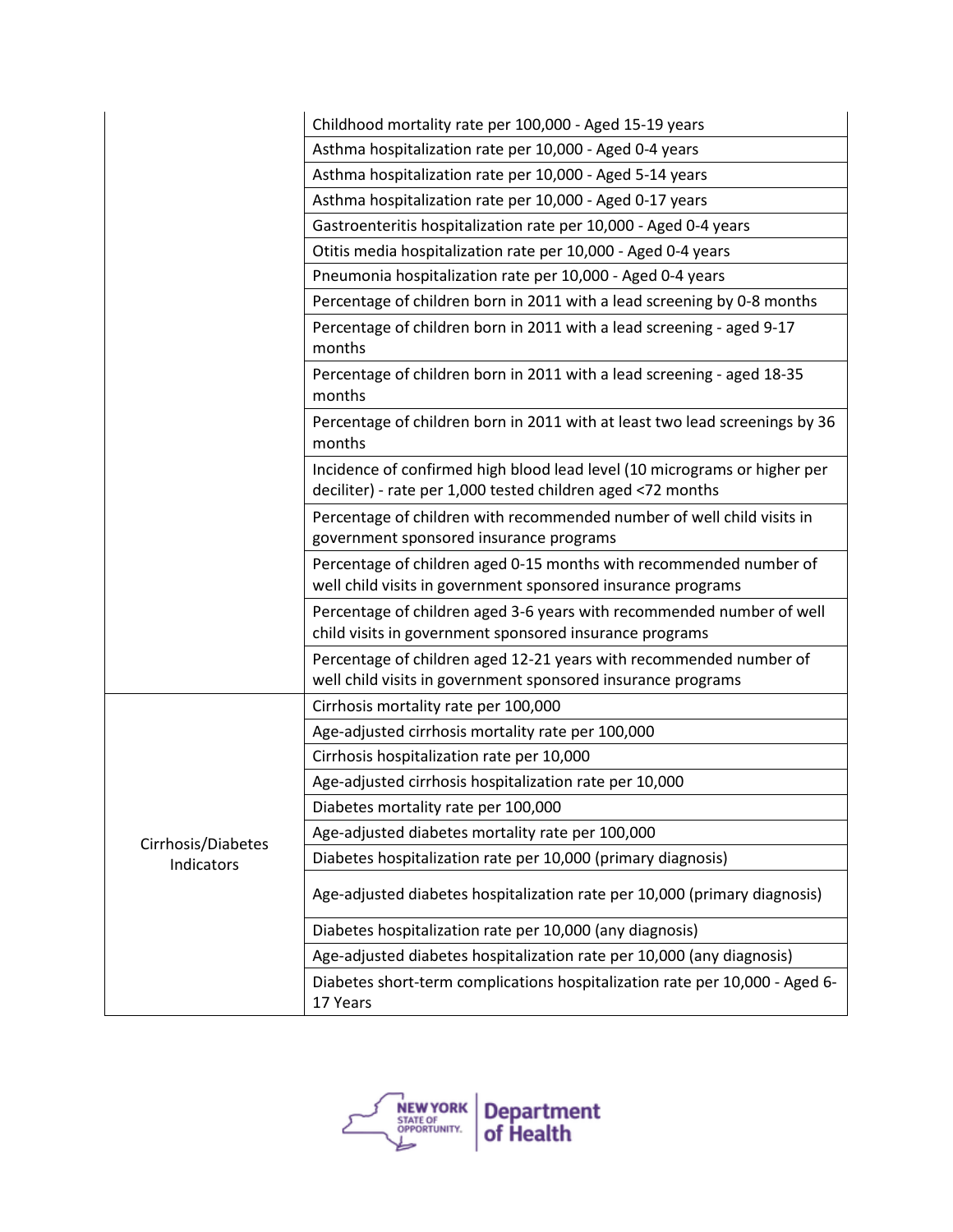|                          | Diabetes Short-term Complications hospitalization rate per 10,000 - Aged<br>18+ Years                    |
|--------------------------|----------------------------------------------------------------------------------------------------------|
|                          | Chronic kidney disease hospitalization rate per 10,000 (any diagnosis)                                   |
|                          | Age-adjusted chronic kidney disease hospitalization rate per 10,000 (any<br>diagnosis)                   |
|                          | Chronic kidney disease emergency department visit rate per 10,000 (any<br>diagnosis)                     |
|                          | Age-adjusted chronic kidney disease emergency department visit rate per<br>10,000 (any diagnosis)        |
|                          | Age-adjusted percentage of adults with physician diagnosed diabetes                                      |
|                          | Pneumonia/flu hospitalization rate (Aged 65 years and older) per 10,000                                  |
|                          | Pertussis incidence per 100,000                                                                          |
|                          | Mumps incidence per 100,000                                                                              |
|                          | Meningococcal incidence per 100,000                                                                      |
|                          | H. influenza incidence per 100,000                                                                       |
|                          | Hepatitis A incidence per 100,000                                                                        |
|                          | Acute hepatitis B incidence per 100,000                                                                  |
| Communicable Disease     | Tuberculosis incidence per 100,000                                                                       |
| Indicators               | E. coli O157 incidence per 100,000                                                                       |
|                          | Salmonella incidence per 100,000                                                                         |
|                          | Shigella incidence per 100,000                                                                           |
|                          | Lyme disease incidence per 100,000                                                                       |
|                          | Percentage of adults 65 years and older had a flu shot or flu vaccine (mist)<br>in last year             |
|                          | Percentage of adults aged 65 years and older who ever received<br>pneumonia shot                         |
|                          | Percentage of births within 24 months of previous pregnancy                                              |
|                          | Percentage of births to teens - Aged 15-17 years                                                         |
|                          | Percentage of births to teens - Aged 15-19 years                                                         |
|                          | Percentage of births to women aged 35 years and older                                                    |
| Family Planning/Natality | Fertility rate per 1,000 females - Aged 15-44 years                                                      |
| Indicators               | Teen fertility rate per 1,000 (births to mothers aged 10-14 years/female<br>population aged 10-14 years) |
|                          | Teen fertility rate per 1,000 (births to mothers aged 15-17 years/female<br>population aged 15-17 years) |
|                          | Teen fertility rate per 1,000 (births to mothers aged 15-19 years/female<br>population aged 15-19 years) |

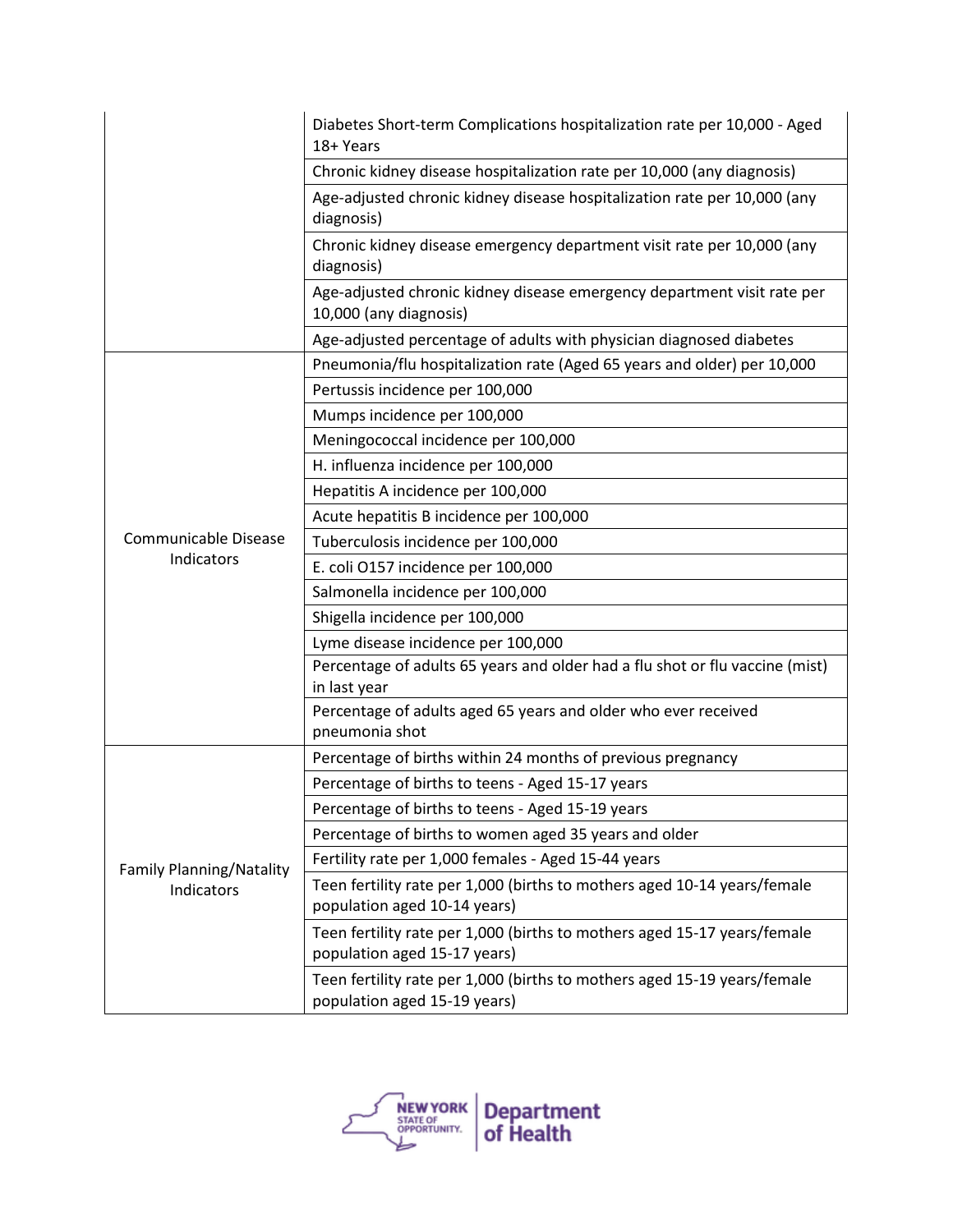|                             | Teen fertility rate per 1,000 (births to mothers aged 18-19 years/female<br>population aged 18-19 years)     |
|-----------------------------|--------------------------------------------------------------------------------------------------------------|
|                             | Pregnancy rate per 1,000 (all pregnancies/female population aged 15-44<br>years)                             |
|                             | Teen pregnancy rate per 1,000 females aged 10-14 years                                                       |
|                             | Teen pregnancy rate per 1,000 females aged 15-17 years                                                       |
|                             | Teen pregnancy rate per 1,000 females aged 15-19 years                                                       |
|                             | Teen pregnancy rate per 1,000 females aged 18-19 years                                                       |
|                             | Abortion ratio (induced abortions per 1,000 live births) - Aged 15-19 years                                  |
|                             | Abortion ratio (induced abortions per 1,000 live births) - All ages                                          |
|                             | HIV case rate per 100,000                                                                                    |
|                             | Age-adjusted HIV case rate per 100,000                                                                       |
|                             | AIDS case rate per 100,000                                                                                   |
|                             | Age-adjusted AIDS case rate per 100,000                                                                      |
|                             | AIDS mortality rate per 100,000                                                                              |
|                             | Age-adjusted AIDS mortality rate per 100,000                                                                 |
|                             | Early syphilis case rate per 100,000                                                                         |
|                             | Gonorrhea case rate per 100,000 - All ages                                                                   |
| HIV/AIDS and Other          | Gonorrhea case rate per 100,000 - Aged 15-19 years                                                           |
| <b>Sexually Transmitted</b> | Chlamydia case rate per 100,000 males - All ages                                                             |
| <b>Infection Indicators</b> | Chlamydia case rate per 100,000 males - Aged 15-19 years                                                     |
|                             | Chlamydia case rate per 100,000 males - Aged 20-24 years                                                     |
|                             | Chlamydia case rate per 100,000 females - All ages                                                           |
|                             | Chlamydia case rate per 100,000 females - Aged 15-19 years                                                   |
|                             | Chlamydia case rate per 100,000 females - Aged 20-24 years                                                   |
|                             | Percentage of sexually active young women aged 16-24 with at least one<br>Chlamydia test in Medicaid program |
|                             | Pelvic inflammatory disease (PID) hospitalization rate per 10,000 females -<br>Aged 15-44 years              |
|                             | Suicide mortality rate per 100,000                                                                           |
|                             | Age-adjusted suicide mortality rate per 100,000                                                              |
|                             | Suicide mortality rate per 100,000 - Aged 15-19 years                                                        |
| Injury Indicators           | Self-inflicted injury hospitalization rate per 10,000                                                        |
|                             | Age-adjusted self-inflicted injury hospitalization rate per 10,000                                           |
|                             | Self-inflicted injury hospitalization rate per 10,000 - Aged 15-19 years                                     |
|                             | Homicide mortality rate per 100,000                                                                          |
|                             | Age-adjusted homicide mortality rate per 100,000                                                             |

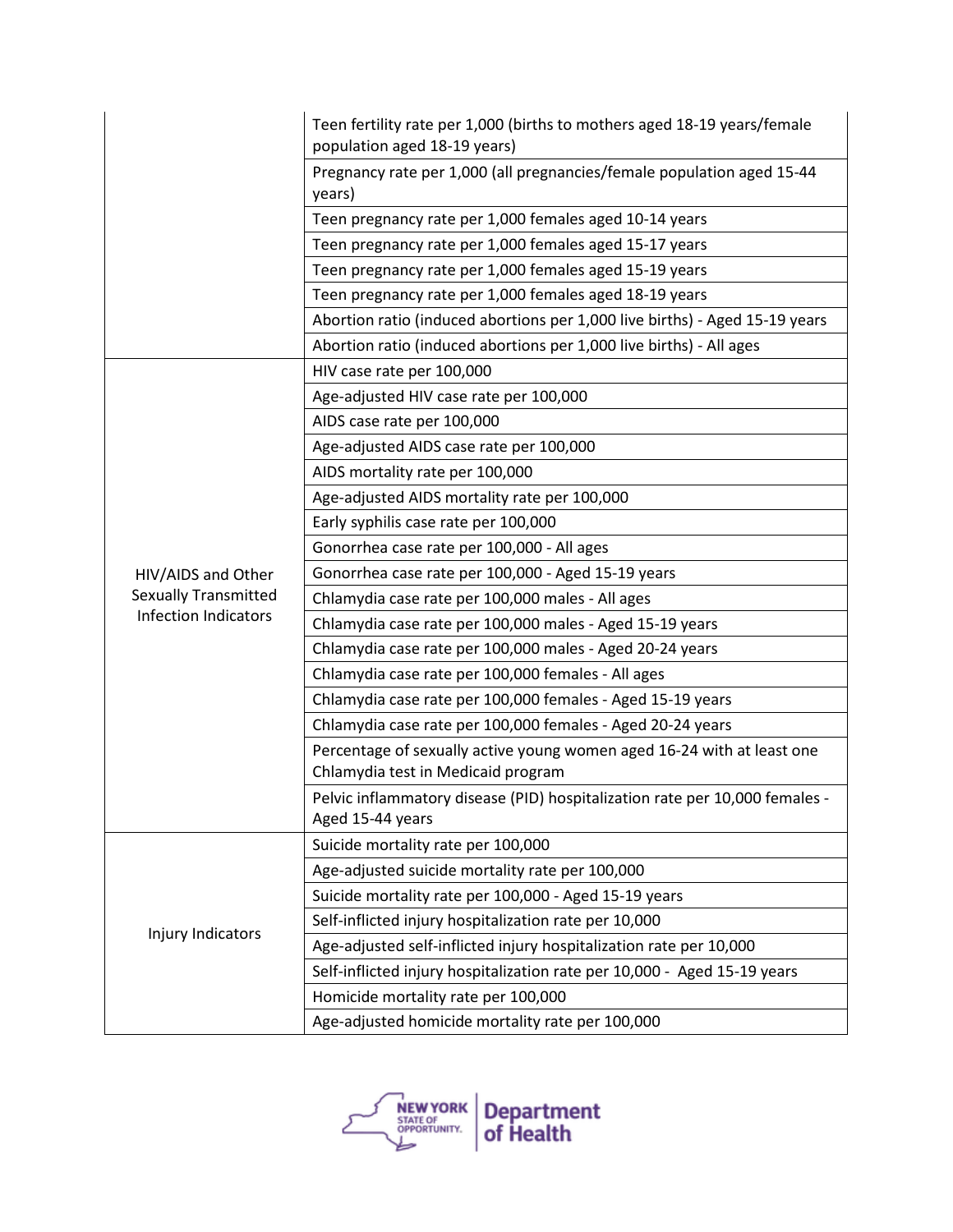|                                                 | Assault hospitalization rate per 10,000                                                  |
|-------------------------------------------------|------------------------------------------------------------------------------------------|
|                                                 | Age-adjusted assault hospitalization rate per 10,000                                     |
|                                                 | Unintentional injury mortality rate per 100,000                                          |
|                                                 | Age-adjusted unintentional injury mortality rate per 100,000                             |
|                                                 | Unintentional injury hospitalization rate per 10,000                                     |
|                                                 | Age-adjusted unintentional injury hospitalization rate per 10,000                        |
|                                                 | Unintentional injury hospitalization rate per 10,000 - Aged <10 years                    |
|                                                 | Unintentional injury hospitalization rate per 10,000 - Aged 10-14 years                  |
|                                                 | Unintentional injury hospitalization rate per 10,000 - Aged 15-24 years                  |
|                                                 | Unintentional injury hospitalization rate per 10,000 - Aged 25-64 years                  |
|                                                 | Unintentional injury hospitalization rate per 10,000 - Aged 65 years and<br>older        |
|                                                 | Falls hospitalization rate per 10,000                                                    |
|                                                 | Age-adjusted falls hospitalization rate per 10,000                                       |
|                                                 | Falls hospitalization rate per 10,000 - Aged <10 years                                   |
|                                                 | Falls hospitalization rate per 10,000 - Aged 10-14 years                                 |
|                                                 | Falls hospitalization rate per 10,000 - Aged 15-24 years                                 |
|                                                 | Falls hospitalization rate per 10,000 - Aged 25-64 years                                 |
|                                                 | Falls hospitalization rate per 10,000 - Aged 65-74 years                                 |
|                                                 | Falls hospitalization rate per 10,000 - Aged 75-84 years                                 |
|                                                 | Falls hospitalization rate per 10,000 - Aged 85 years and older                          |
|                                                 | Poisoning hospitalization rate per 10,000                                                |
|                                                 | Age-adjusted poisoning hospitalization rate per 10,000                                   |
|                                                 | Motor vehicle mortality rate per 100,000                                                 |
|                                                 | Age-adjusted motor vehicle mortality rate per 100,000                                    |
|                                                 | Non-motor vehicle mortality rate per 100,000                                             |
|                                                 | Age-adjusted non-motor vehicle mortality rate per 100,000                                |
|                                                 | Traumatic brain injury hospitalization rate per 10,000                                   |
|                                                 | Age-adjusted traumatic brain injury hospitalization rate per 10,000                      |
|                                                 | Alcohol related motor vehicle injuries and deaths per 100,000                            |
|                                                 | Percentage of births to women aged 25 years and older without a high<br>school education |
|                                                 | Percentage of births to out-of-wedlock mothers                                           |
| Maternal and Infant<br><b>Health Indicators</b> | Percentage of births that were first births                                              |
|                                                 | Percentage of births that were multiple births                                           |
|                                                 | Percentage of births with early (1st trimester) prenatal care                            |
|                                                 | Percentage of births with late (3rd trimester) or no prenatal care                       |

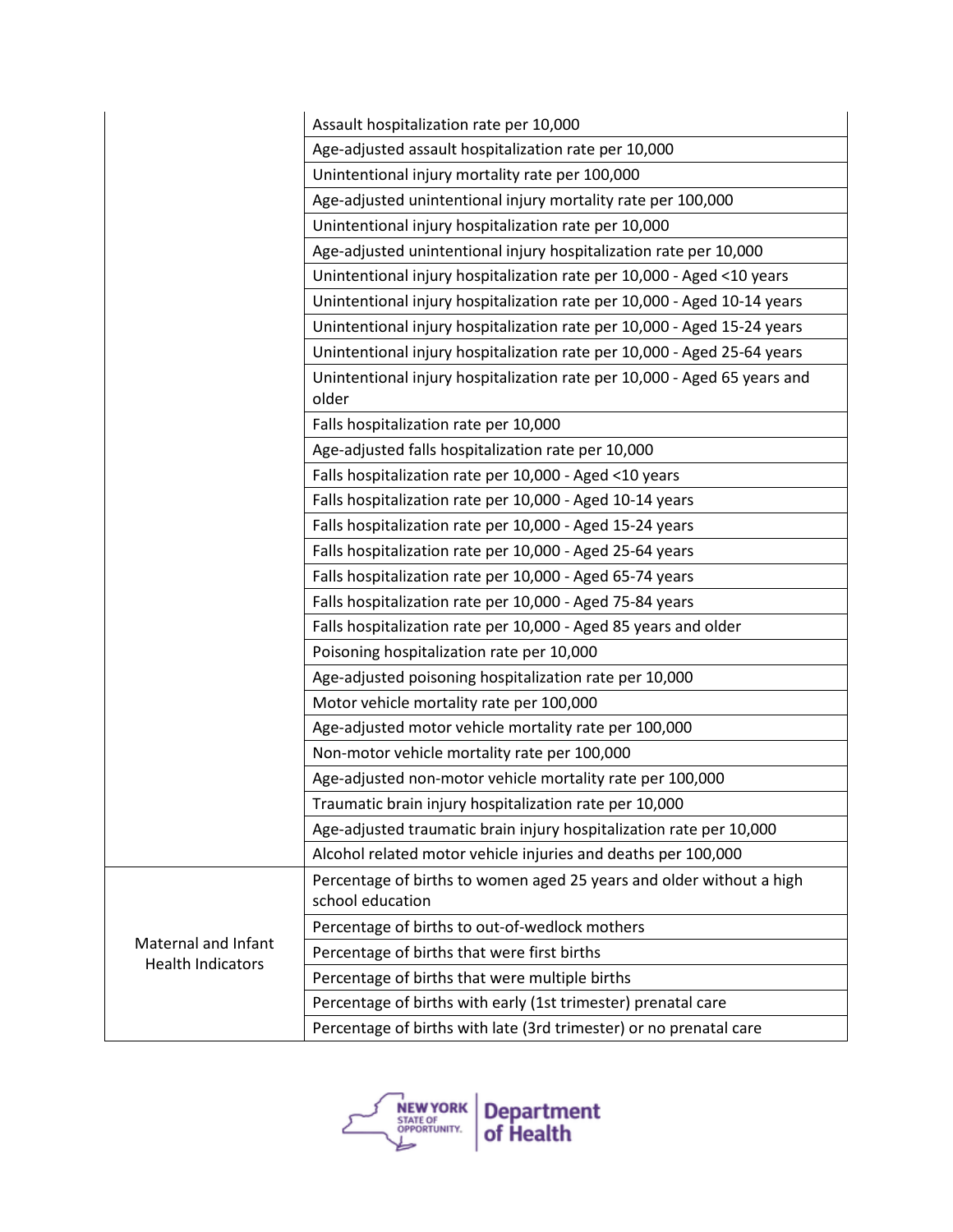Percentage of births with adequate prenatal care (Kotelchuck)

Percentage of pregnant women in WIC with early (1st trimester) prenatal care

Percentage of pregnant women in WIC who were pre-pregnancy underweight (BMI less than 18.5)

Percentage of pregnant women in WIC who were pre-pregnancy overweight but not obese (BMI 25 to less than 30)

Percentage of pregnant women in WIC who were pre-pregnancy obese (BMI 30 or higher)

Percentage of pregnant women in WIC with anemia in 3rd trimester

Percentage of pregnant women in WIC with gestational weight gain greater than ideal

Percentage of pregnant women in WIC with gestational diabetes

Percentage of pregnant women in WIC with hypertension during pregnancy

Percentage of WIC infants breastfeeding at least 6 months

Percentage of infants fed any breast milk in delivery hospital

Percentage of infants fed exclusively breast milk in delivery hospital

Percentage of births delivered by cesarean section

Mortality rate per 1,000 live births - Infant (<1 year)

Mortality rate per 1,000 live births - Neonatal (<28 days)

Mortality rate per 1,000 live births - Post-neonatal (1 month to 1 year)

Mortality rate per 1,000 live births - Fetal death (20 weeks gestation or more)

Mortality rate per 1,000 live births - Perinatal (20 weeks gestation - <28 days of life)

Mortality rate per 1,000 live births - Perinatal (28 weeks gestation - <7 days of life)

Maternal mortality rate per 100,000 live births

Percentage very low birthweight (<1.5 kg) births

Percentage very low birthweight (<1.5kg) singleton births

Percentage low birthweight (<2.5 kg) births

Percentage low birthweight (<2.5kg) singleton births

Percentage of premature births with <32 weeks gestation

Percentage of premature births with 32 - <37 weeks gestation

Percentage of premature births with <37 weeks gestation

Percentage of births with a 5 minute APGAR <6

Newborn drug-related diagnosis rate per 10,000 newborn discharges

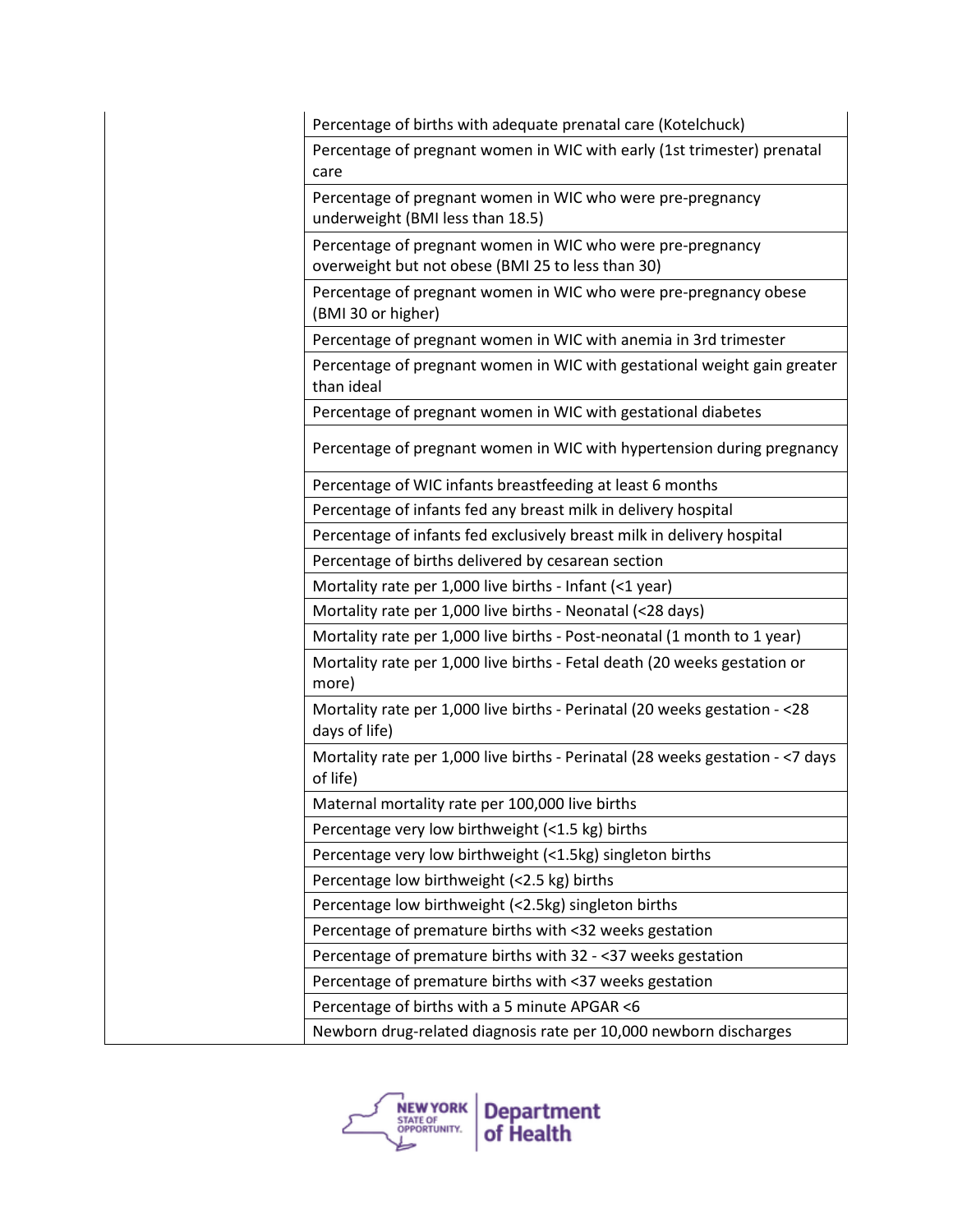|                                          | Percentage overweight but not obese (85th-<95th percentile) - Students<br>(with weight status information in SWSCRS) in elementary, middle and high<br>school |
|------------------------------------------|---------------------------------------------------------------------------------------------------------------------------------------------------------------|
|                                          | Percentage obese (95th percentile or higher) - Students (with weight status<br>information in SWSCRS) in elementary, middle and high school                   |
|                                          | Percentage overweight or obese (85th percentile or higher) - Students<br>(with weight status information in SWSCRS) in elementary, middle and high<br>school  |
|                                          | Percentage overweight but not obese (85th-<95th percentile) - Students<br>(with weight status information in SWSCRS) in elementary school                     |
|                                          | Percentage obese (95th percentile or higher) - Students (with weight<br>status information in SWSCRS) in elementary school                                    |
|                                          | Percentage overweight or obese (85th percentile or higher) - Students<br>(with weight status information in SWSCRS) in elementary school                      |
|                                          | Percentage overweight but not obese (85th-<95th percentile) - Students<br>(with weight status information in SWSCRS) in middle and high school                |
|                                          | Percentage obese (95th percentile or higher) - Students (with weight<br>status information in SWSCRS) in middle and high school                               |
|                                          | Percentage overweight or obese (85th percentile or higher) - Students<br>(with weight status information in SWSCRS) in middle and high school                 |
| <b>Obesity and Related</b><br>Indicators | Percentage of pregnant women in WIC who were pre-pregnancy<br>overweight but not obese (BMI 25 to less than 30)                                               |
|                                          | Percentage of pregnant women in WIC who were pre-pregnancy obese<br>(BMI 30 or higher)                                                                        |
|                                          | Percentage obese (95th percentile or higher) children (aged 2-4 years) in<br><b>WIC</b>                                                                       |
|                                          | Percentage of children (aged 2-4 years) enrolled in WIC watching TV 2<br>hours or less per day                                                                |
|                                          | Percentage of WIC infants breastfeeding at least 6 months                                                                                                     |
|                                          | Age-adjusted percentage of adults overweight or obese (BMI 25 or higher)                                                                                      |
|                                          | Age-adjusted percentage of adults obese (BMI 30 or higher)                                                                                                    |
|                                          | Age-adjusted percentage of adults who did not participate in leisure time<br>physical activity in last 30 days                                                |
|                                          | Age-adjusted percentage of adults eating 5 or more fruits or vegetables per<br>day                                                                            |
|                                          | Age-adjusted percentage of adults with physician diagnosed diabetes                                                                                           |
|                                          | Age-adjusted percentage of adults with physician diagnosed angina, heart<br>attack or stroke                                                                  |
|                                          | Age-adjusted cardiovascular disease mortality rate per 100,000                                                                                                |

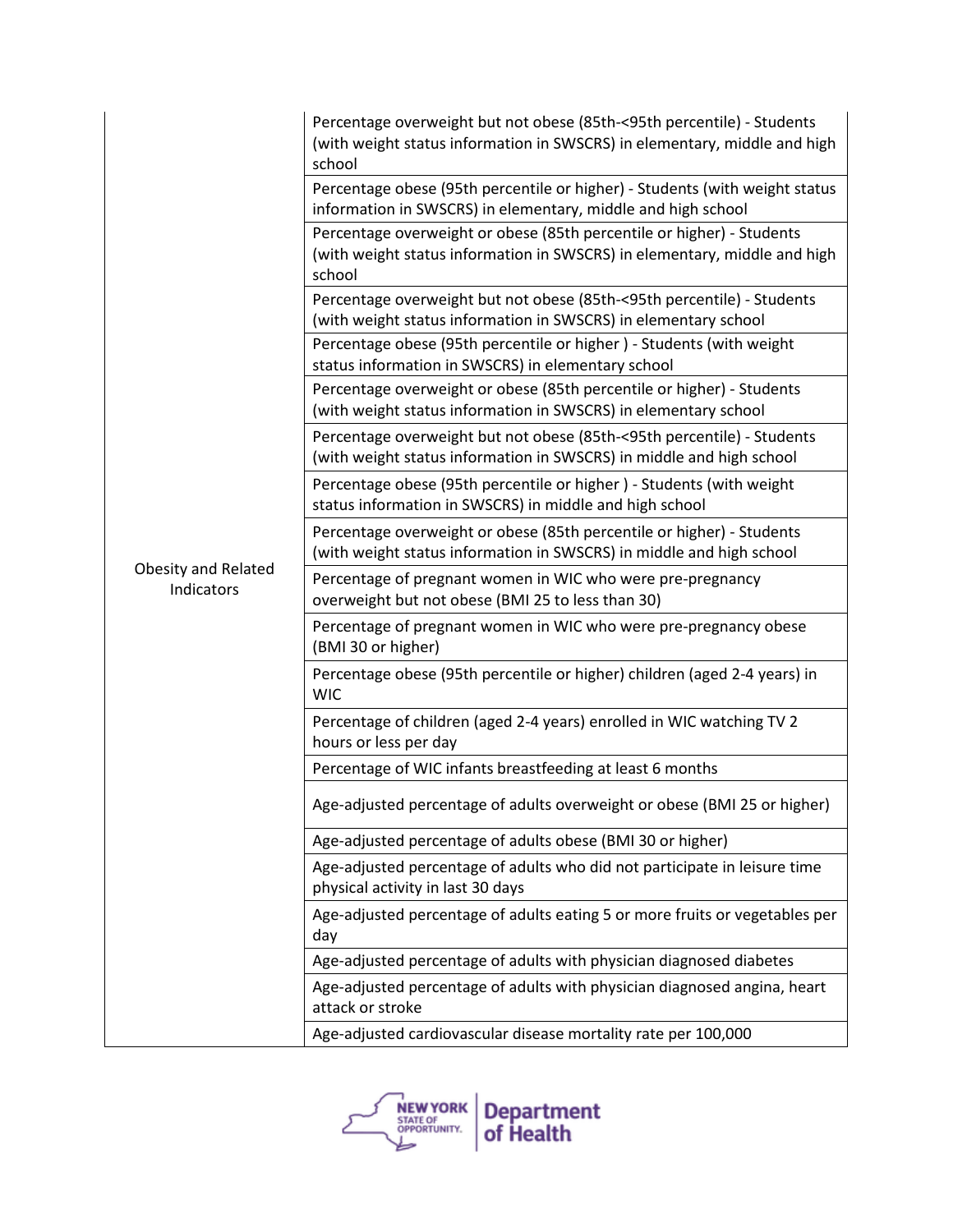|                                          | Age-adjusted cerebrovascular disease (stroke) mortality rate per 100,000                                                                  |
|------------------------------------------|-------------------------------------------------------------------------------------------------------------------------------------------|
|                                          | Age-adjusted diabetes mortality rate per 100,000                                                                                          |
|                                          | Age-adjusted cardiovascular disease hospitalization rate per 10,000                                                                       |
|                                          | Age-adjusted cerebrovascular disease (stroke) hospitalization rate per<br>10,000                                                          |
|                                          | Age-adjusted diabetes hospitalization rate per 10,000 (primary diagnosis)                                                                 |
|                                          | Incidence of malignant mesothelioma per 100,000 persons aged 15 years<br>and older                                                        |
|                                          | Pneumoconiosis hospitalization rate per 100,000 - Aged 15 years and older                                                                 |
|                                          | Asbestosis hospitalization rate per 100,000 - Aged 15 years and older                                                                     |
| <b>Occupational Health</b><br>Indicators | Work-related hospitalizations per 100,000 employed persons aged 16 years<br>and older                                                     |
|                                          | Elevated blood lead levels (greater than or equal to 10 micrograms per<br>deciliter) per 100,000 employed persons aged 16 years and older |
|                                          | Fatal work-related injuries per 100,000 employed persons aged 16 years<br>and older                                                       |
|                                          | Percentage of 3rd grade children with caries experience                                                                                   |
|                                          | Percentage of 3rd grade children with untreated caries                                                                                    |
|                                          | Percentage of 3rd grade children with dental sealants                                                                                     |
|                                          | Percentage of 3rd grade children with dental insurance                                                                                    |
| <b>Oral Health Indicators</b>            | Percentage of 3rd grade children with at least one dental visit in last year                                                              |
|                                          | Percentage of 3rd grade children reported taking fluoride tablets regularly                                                               |
|                                          | Age-adjusted percentage of adults who had a dentist visit within the past<br>year                                                         |
|                                          | Caries outpatient visit rate per 10,000 - Aged 3-5 years                                                                                  |
|                                          | Percentage of Medicaid enrollees with at least one dental visit within the<br>last year                                                   |
|                                          | Percentage of Medicaid enrollees with at least one preventive dental visit<br>within the last year                                        |
|                                          | Percentage of Medicaid enrollees (aged 2-20 years) who had at least one<br>dental visit within the last year                              |
|                                          | Percentage of Medicaid enrollees (aged 2-20 years) with at least one<br>preventive dental visit within the last year                      |

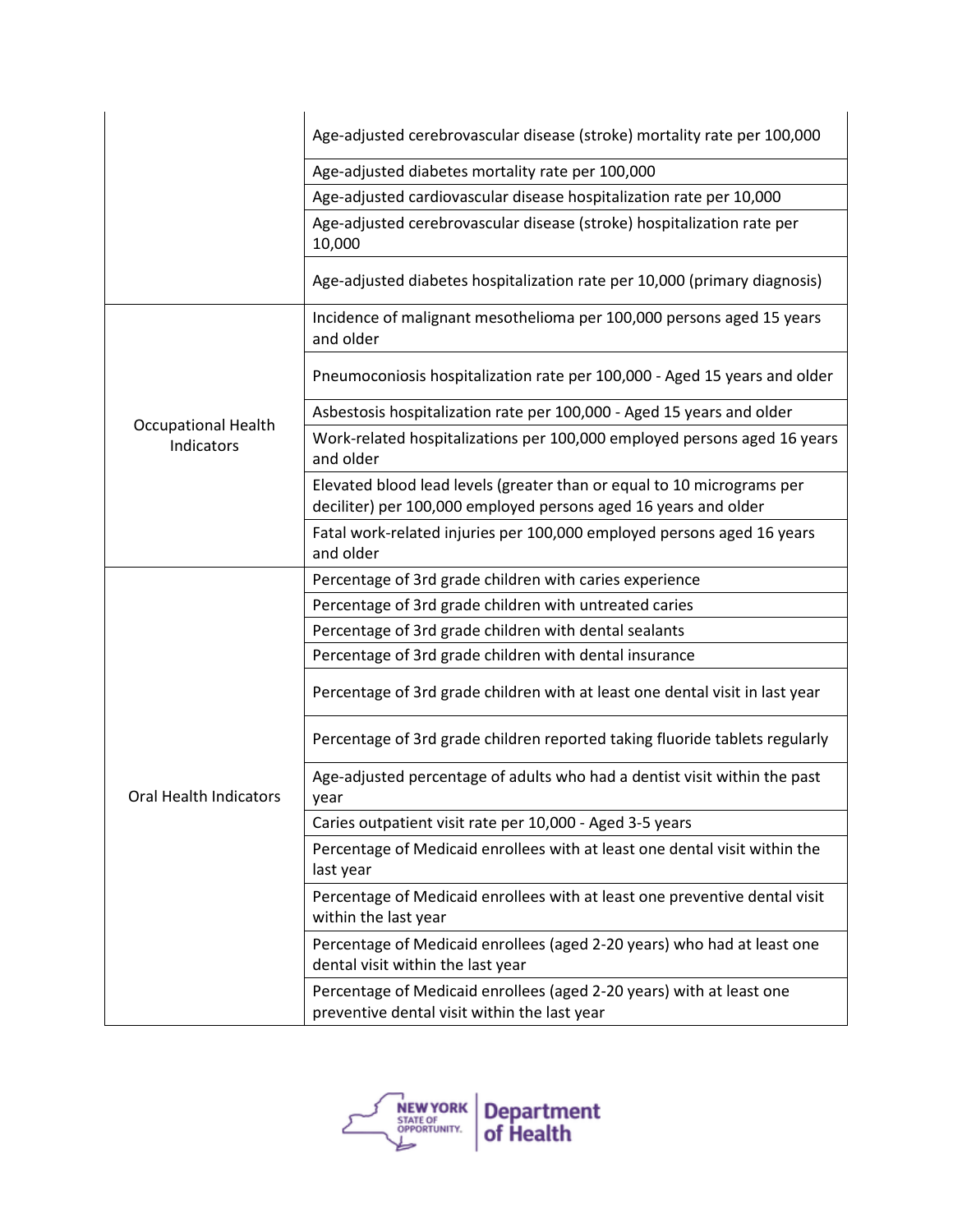|                                         | Percentage of children, aged 2-21 years, with at least one dental visit in<br>government sponsored insurance programs |
|-----------------------------------------|-----------------------------------------------------------------------------------------------------------------------|
|                                         | Lip, oral cavity and pharynx cancer incidence rate per 100,000                                                        |
|                                         | Age-adjusted lip, oral cavity and pharynx cancer incidence rate per 100,000                                           |
|                                         | Lip, oral cavity and pharynx cancer mortality rate per 100,000                                                        |
|                                         | Age-adjusted lip, oral cavity and pharynx cancer mortality rate per 100,000                                           |
|                                         | Oral cancer mortality per 100,000 - Aged 45-74 years                                                                  |
|                                         | Chronic lower respiratory disease mortality rate per 100,000                                                          |
|                                         | Age-adjusted chronic lower respiratory disease mortality rate per 100,000                                             |
|                                         | Chronic lower respiratory disease hospitalization rate per 10,000                                                     |
|                                         | Age-adjusted chronic lower respiratory disease hospitalization rate per<br>10,000                                     |
|                                         | Asthma hospitalization rate per 10,000                                                                                |
|                                         | Age-adjusted asthma hospitalization rate per 10,000                                                                   |
|                                         | Asthma hospitalization rate per 10,000 - Aged 0-4 years                                                               |
| <b>Respiratory Disease</b>              | Asthma hospitalization rate per 10,000 - Aged 5-14 years                                                              |
| Indicators                              | Asthma hospitalization rate per 10,000 - Aged 0-17 years                                                              |
|                                         | Asthma hospitalization rate per 10,000 - Aged 5-64 years                                                              |
|                                         | Asthma hospitalization rate per 10,000 - Aged 15-24 years                                                             |
|                                         | Asthma hospitalization rate per 10,000 - Aged 25-44 years                                                             |
|                                         | Asthma hospitalization rate per 10,000 - Aged 45-64 years                                                             |
|                                         | Asthma hospitalization rate per 10,000 - Aged 65 years or older                                                       |
|                                         | Asthma mortality rate per 100,000                                                                                     |
|                                         | Age-adjusted asthma mortality rate per 100,000                                                                        |
|                                         | Age-adjusted percentage of adults with current asthma                                                                 |
|                                         | <b>Total population</b>                                                                                               |
|                                         | Percentage of labor force unemployed                                                                                  |
|                                         | Percentage of population below poverty                                                                                |
| Socio-Economic Status                   | Percentage of children aged <18 years below poverty                                                                   |
| and General Health<br><b>Indicators</b> | Median household income in US dollars                                                                                 |
|                                         | Percentage of children aged <19 years with health insurance                                                           |
|                                         | Percentage of adults aged 18-64 years with health insurance                                                           |
|                                         | Percentage of high school drop out                                                                                    |